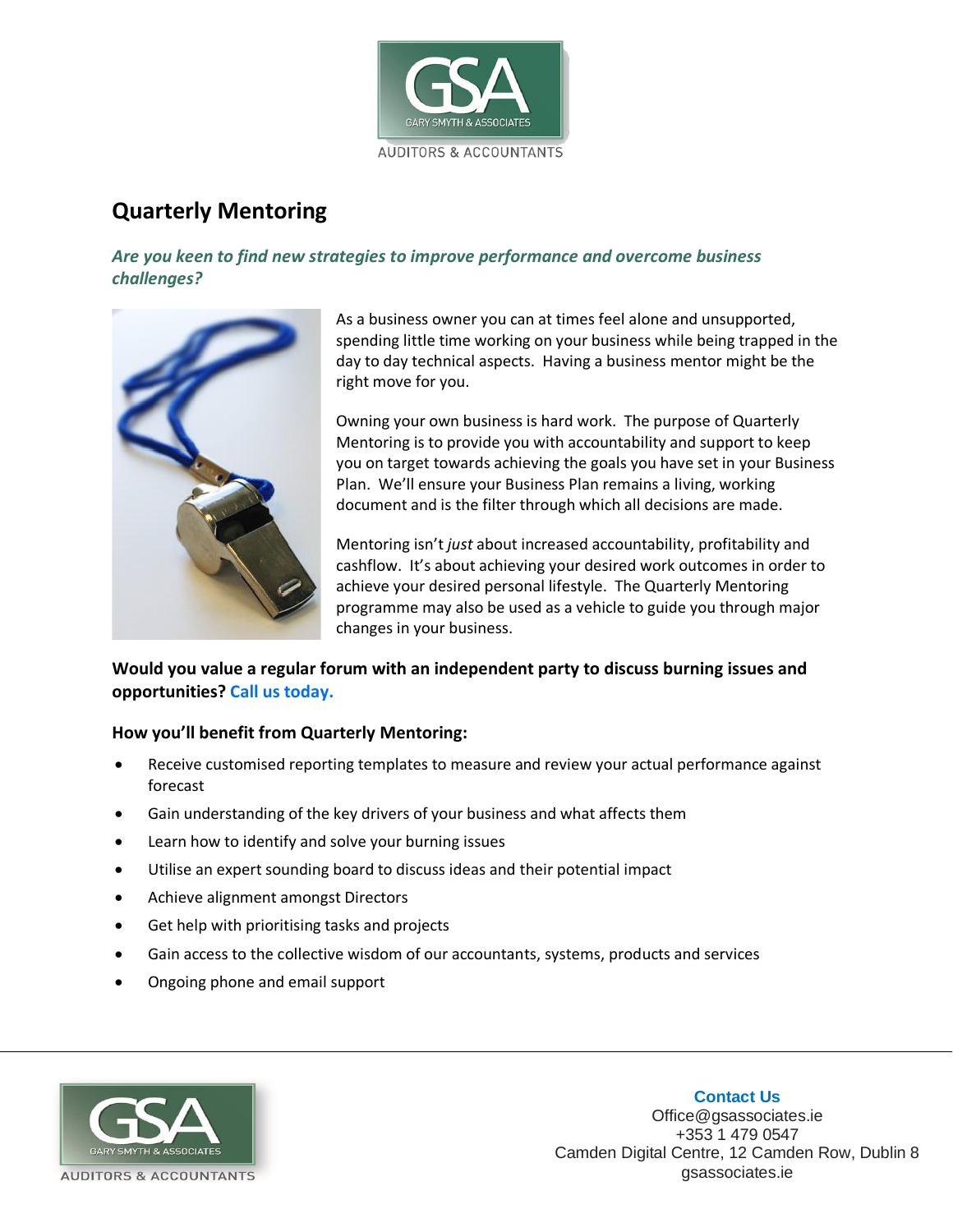

This mentoring programme consists of quarterly meetings with a senior team member. We'll help you review your results, clarify areas where you can improve, set 90 day goals and identify strategies to achieve them.

## IF YOU ARE PERSISTENT, YOU WILL GET IT. IF YOU ARE CONSISTENT, YOU WILL KEEP

Quarterly Mentoring gives you regular dedicated time to make better business decisions, utilising knowledge and support from your Mentor.

**Call us today - we'll help you achieve your business goals.**



**Contact Us** Office@gsassociates.ie +353 1 479 0547 Camden Digital Centre, 12 Camden Row, Dublin 8 gsassociates.ie